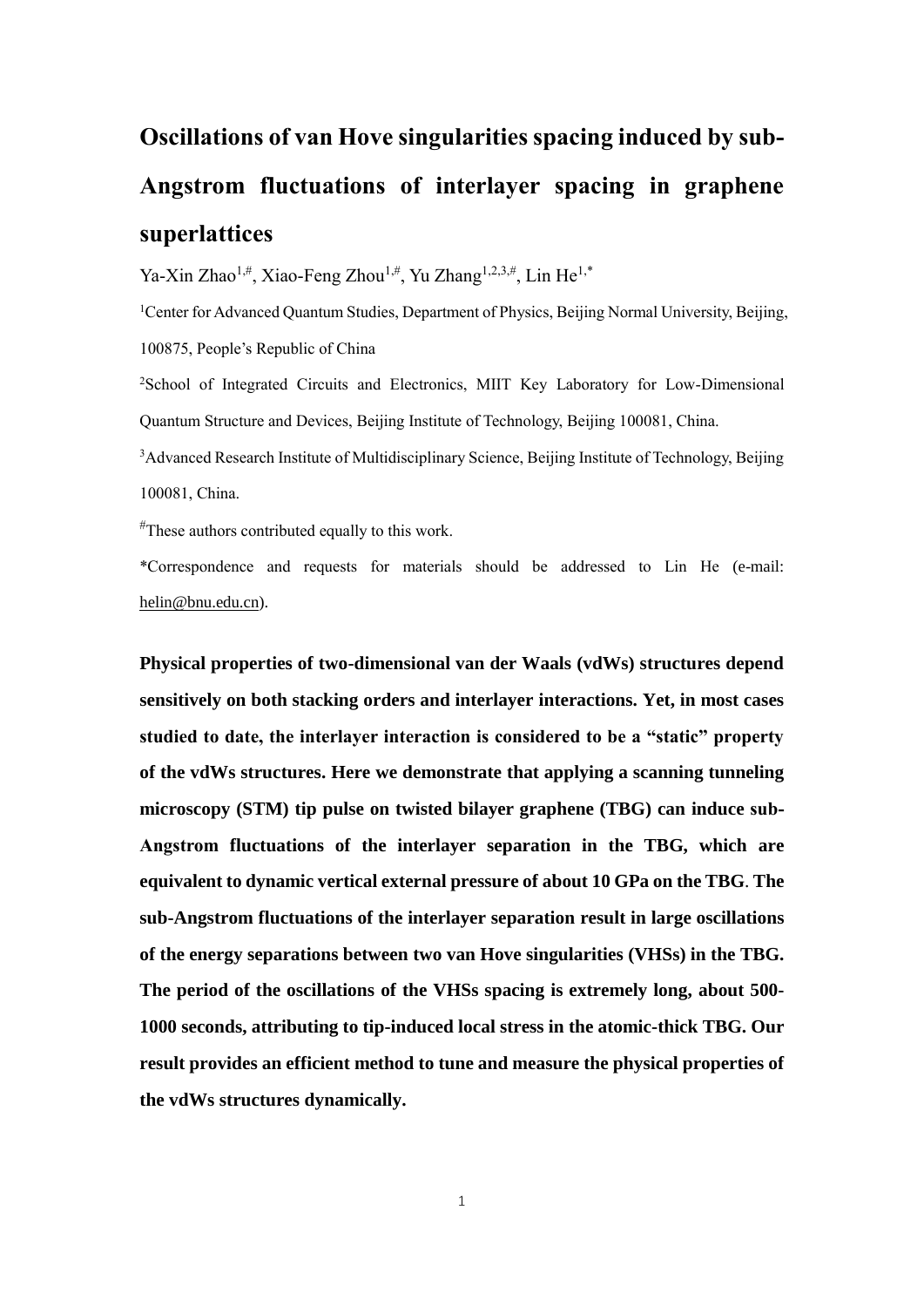Research on exotic electronic properties of van der Waals (vdWs) layered materials has sparked much interest recently [1-5]. In the two-dimensional vdWs systems, the constituent materials, the stacking orders and interlayer interactions are the three dominant factors in determining their physical properties. So far, studies on the physical-property engineering of the vdWs systems with selected constituent materials mainly focus on the relative twist angles between the adjacent layers [6-28] and control of the interlayer twist angle with a precision of about 0.02°has already been realized [13]. In the meanwhile, the interlayer interaction of the vdWs materials is usually considered as a fixed value in these studies. Until very recently, several experiments demonstrated that the interlayer spacing of the vdWs materials can be efficiently tuned by hydrostatic pressure due to the weak vdWs forces between adjacent layers [29-33]. These results also demonstrated that the interlayer spacing provides an additional and controllable degree of freedom to tailor the physical properties of the vdWs materials [29-33].

In this Letter, we take advantage of atomic-thick-film nature of the vdWs materials and demonstrate the ability to generate and measure sub-Angstrom fluctuations of the interlayer spacing in twisted bilayer graphene (TBG) by using scanning tunneling microscopy (STM). In the TBG, there are two low-energy van Hove singularities (VHSs), the energy separation of which is extremely sensitive to the interlayer coupling [6-10]. Our experiment indicates that a STM tip pulse on the TBG induces fluctuations of the interlayer spacing, which generates extremely low-frequency oscillations of the VHSs spacing. The extremely sensitive dependence of the VHSs spacing on the interlayer interactions enables us to extract the fluctuations of the interlayer spacing at the sub-Angstrom scale.

Figure 1a shows a schematic of STM measurement on the TBG sample. The period *D* of the twist-induced moiré pattern is related to the twist angle  $\theta$  by  $D =$  $a/[2\sin(\theta/2)]$ , where  $a = 0.246$  *nm* is the lattice constant of graphene. In momentum space, the Brillouin zones associated with the two graphene layers are equally rotated by  $\theta$ , resulting in the Dirac cones centering at different points,  $K_l$  and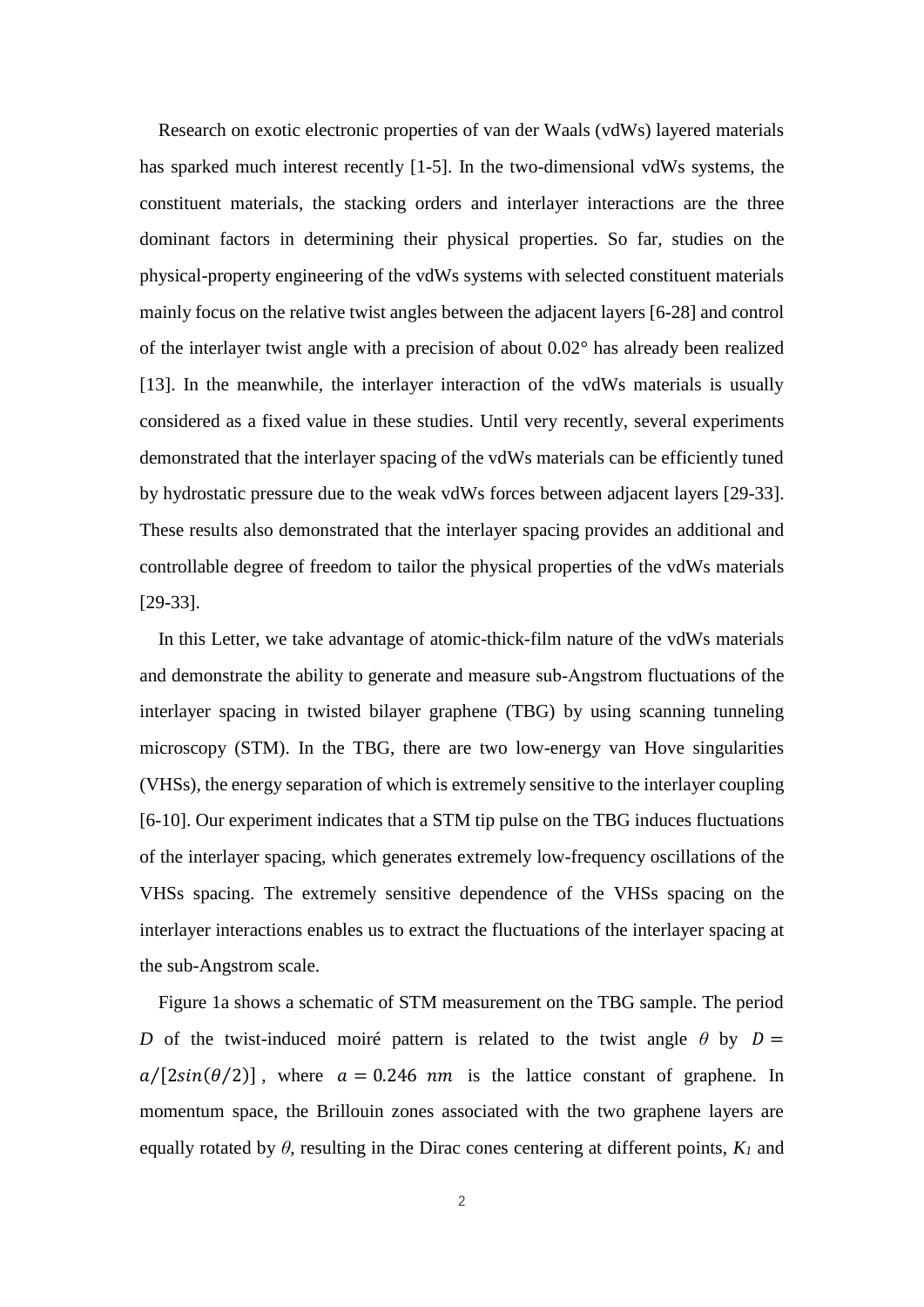*K2*, as shown in Fig. 1b. In the absence of interlayer coupling, the low-energy band structure of the TBG consists of the isolated Dirac cones from two graphene layers, intersecting at the energies separated by  $\Delta E \approx \hbar v_F \Delta K$ , where  $\hbar$  is the reduced Planck constant,  $v_F$  is the Fermi velocity,  $\Delta K = 2|K|\sin(\theta/2)$  is the momentum separation of the  $K_I$  and  $K_2$ , and  $|K| = 4\pi/3a$ . A finite interlayer coupling  $t_\theta$  avoids the crossings at the intersections and generates a pair of saddle points in the band structure of the TBG, hence generating two pronounced VHSs in the density-of-states (DOS) [6- 11], as shown in Fig. 1b. The energy separations of the two VHSs,  $\Delta E_{VHS}$ , can be roughly estimated by the continuum model as  $\Delta E_{VHS} \approx \hbar v_F \Delta K - 2t_\theta$  [6,7]. Obviously, both the twist angle  $\theta$  and the interlayer coupling  $t_{\theta}$  of the TBG play important roles in determining the value of  $\Delta E_{VHS}$ . According to the *ab initio* results reproduced from the Ref. 10, the value of the  $t_{\theta}$ , in the simplest approximation, depends exponentially on the interlayer spacing *d*, as shown in Fig. 1c. Therefore, the interlayer spacing of the TBG can be precisely acquired by measuring the  $\Delta E_{VHS}$ .

In our experiment, we carried out STM measurements on the TBG at about 77 K. The TBG are obtained by two different methods. One is to transfer monolayer graphene onto the Ni foils that are covered with multilayer graphene [22,27,34,35]. The other is to directly synthesize TBG on Cu-Ni alloys via the chemical vapor deposition (CVD) method [36] (Methods and Figs. S1-S5 [37]). Both systems exhibit quite similar behaviors in the tunable interlayer coupling by using a tip pulse. Because of the atomicthick-film nature of the graphene systems, recent experiments demonstrated the ability to tune their structures by using local probing tip [27,38-42]. In the bilayer graphene, it is, therefore, possible to change the interlayer separation with the STM tip, as schematically shown in Fig. 2a. Figure 2b-d summarizes representative results of a transfer-assisted TBG on the Ni foil with  $\theta = 3.02$  °. The protuberances and hollows in Fig. 2b of the STM image correspond to the AA and AB/BA stacking regions of the TBG, respectively, with their height differences of about 40 pm. Even though the twistinduced moiré superlattice is observable, the twist-induced low-energy VHSs are absent in the scanning tunneling spectroscopy (STS) spectrum, as shown in Fig. 2d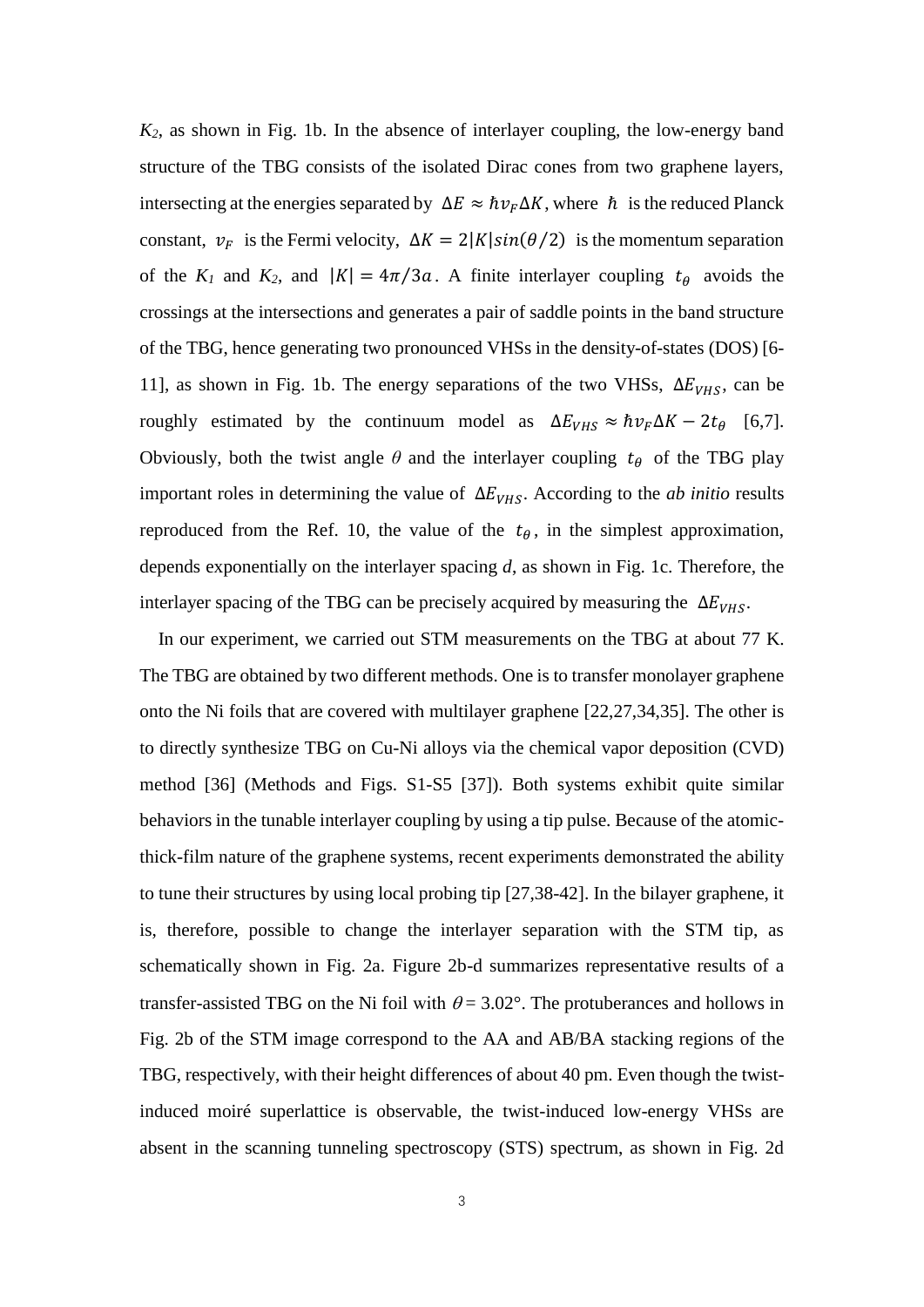(blue curve), indicating that the interlayer coupling of the TBG is negligible and the topmost graphene sheet behaves as a pristine monolayer graphene. The absence of the low-energy VHSs in the TBG is frequently observed in previous studies [25,43-46], mainly attributing to the enhanced interlayer separations..

In the STS spectra acquired on TBG with  $\theta$  < 5° over 100 samples, about 30% exhibits a "V" shape feature and about 70% exhibits two pronounced VHSs, *i.e.*, there is a detectable interlayer coupling in these TBG. For these decoupled TBG, it is interesting to find that we can "switch on" the interlayer coupling by applying a voltage pulse in presence of the feedback loop. As an example, a tip pulse of 4 V for 60-ms duration at the tunneling current of 100 pA on the 3.02° TBG can dramatically change the electronic properties of the TBG. Firstly, the height differences between the AA and AB/BA stacking regions in the 3.02° TBG increase to about 90 pm under the same STM measuring conditions, as shown in Fig. 2c. Such a phenomenon arises from the obvious enhancement of the LDOS in the AA regions, which is dominant by the increasing interlayer potential that is associated to the interlayer coupling strength  $t_{\theta}$  [46,47]. The enhanced interlayer coupling is explicitly confirmed in the STS spectrum, as shown in Fig. 2d (red curve). Two low-energy VHSs, arising from the interlayer coupling, emerge in the STS spectrum of the 3.02° TBG. In our experiment, the interlayer interaction of about 70% of the decoupled TBG can be switched on by the tip pulses, indicating that the local interlayer spacing and interlayer coupling of the TBG can be efficiently tuned via a STM tip pulse.

The most surprising result obtained in our experiment is that the energy separations of the two VHSs,  $\Delta E_{VHS}$ , exhibit large oscillations rather than a fixed constant after the "switching on" the interlayer interaction of the TBG by the tip pulse. Figure 3a shows a representative result of the STS spectra as a function of the time measured in the 3.02° TBG. In each STS spectrum, the voltage is swept from 400 mV to -300 mV with the speed of about 50 mV/s (more parameters for the STS measurements are given in Table S1 [37]). Obviously, the  $\Delta E_{VHS}$  exhibits large oscillations and the maximum is almost twice of the minimum. In the TBG, the  $\Delta E_{VHS}$  is almost independent of the measured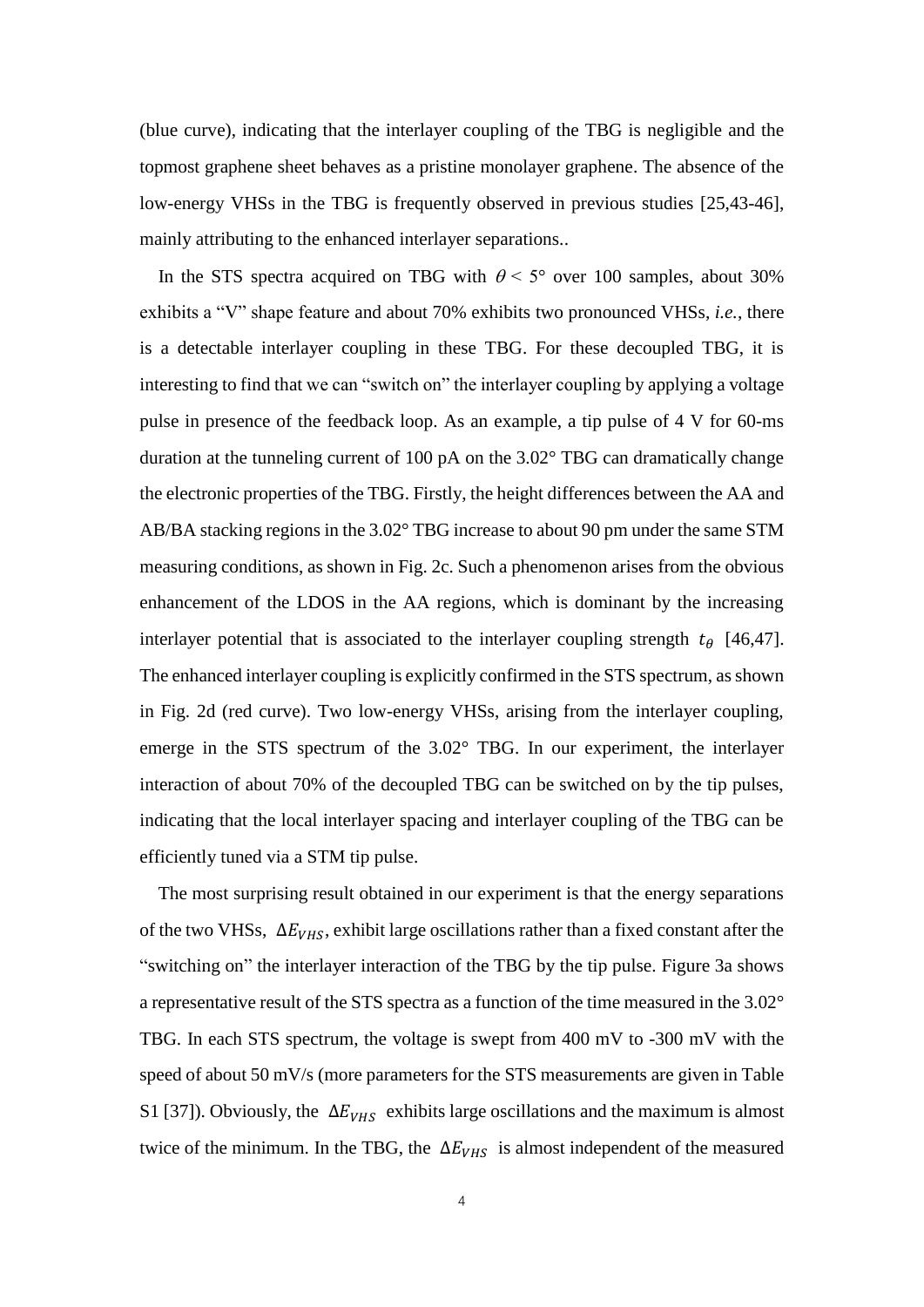positions [8-10,23-25]. Therefore, the observed large oscillations of the  $\Delta E_{VHS}$  should not be arise from any possible drift during the long time STS measurements (Fig. S6 [37]). Figure 3c summarizes the measured  $\Delta E_{VHS}$  as a function of the time, which exhibits extremely long period in oscillations. In our experiment, the approximate period in the  $\Delta E_{VHS}$  oscillations is about 800 s in the 3.02°TBG and the STS spectra suddenly become the "V" shape, *i.e.*, the TBG becomes decoupled, after about 3 to 4 periods of the oscillations. Similar result is also obtained in the CVD-grown TBG, as shown in Fig. 3b and 3e. After "switching on" the interlayer coupling of a 3.40° TBG, large oscillations of the  $\Delta E_{VHS}$  with period of about 590 s are observed. Similarly, the STS spectra also change back to the "V" shape suddenly after recording 3 to 4 periods of the oscillations of the VHSs spacing (Fig. S7 [37]). The  $\Delta E_{VHS}$  oscillations are quite robust and reproducible in the decoupled TBG (Fig. S8 [37]) and the oscillations could last about 10 periods in some of the TBG when the interlayer coupling is switched on (Fig. S9 [37]). To our best knowledge, such behaviors have never been reported before. According to our STM images of the TBG, we can easily rule out any possible effect of the defects and impurities induced by the tip pulse as the origin of the observed oscillations. The different  $\Delta E_{VHS}$  oscillations observed in different TBG samples also help us to remove any possible 'artifacts' originating from the STM tip. To further confirm this, we carried out similar measurements using the same STM tip in the strongly coupled TBG, *i.e.*, the TBG exhibits the two VHSs at the very beginning of STM measurement. In these TBG, the energy separation of the two VHSs,  $\Delta E_{VHS}$ , is almost independent of the time, as shown in Fig. 3d and 3f, no matter whether a tip pulse is applied or not before the measurement. Therefore, our experiment demonstrated explicitly that a STM tip pulse can efficiently tune the local interlayer coupling and generate oscillations of the VHSs spacing of the TBG.

The above results also indicate that the tip pulse has completely different effects on the decoupled TBG and the strongly coupled TBG. According to previous studies [38,39,45-49], the tip pulse is expected to introduce fluctuations in the flexible atomicthick membrane through tip-heating effect and weak vdWs forces. The absence of the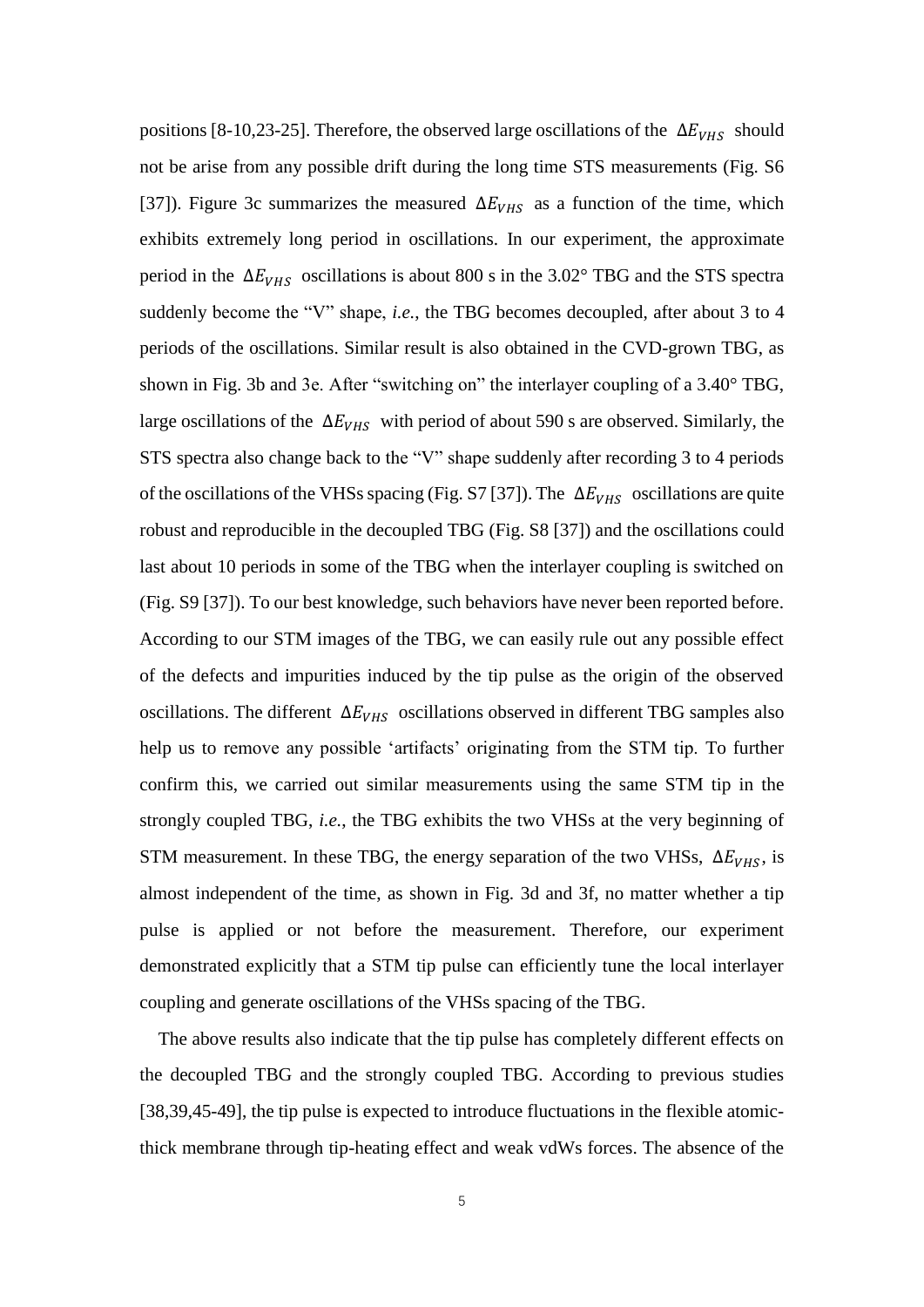$\Delta E_{VHS}$  oscillations in the strongly coupled TBG indicates that the two strongly coupled graphene sheets are not moved or they move synchronously after the tip pulse, resulting in the interlayer separation almost unchanged. Whereas, in the decoupled TBG, the topmost graphene sheet may move vertically or both the two decoupled graphene sheets are moved independently after the tip pulse. Therefore, the interlayer separation of the TBG is changed and, consequently, we observe large oscillations of the  $\Delta E_{VHS}$ . In our analysis, the dependence of the  $\Delta E_{VHS}$  on the interlayer coupling strength is obtained according to low-energy band structure of the TBG based on tight-binding model. Figure 4a shows representative low-energy band structures of a 3.15° TBG with different  $t_{\theta}$ . Obviously, the energy separations of the two VHSs decrease with increasing  $t_{\theta}$ . The extremely sensitive dependence of the  $\Delta E_{VHS}$  (the interlayer coupling strength) on the interlayer separation in the TBG (Fig. 1c) enables us to extract the sub-Angstrom fluctuations of the interlayer separation. According to the measured  $\Delta E_{VHS}$  oscillations in the 3.02° and 3.40° TBG, the fluctuations of the interlayer spacing in the two TBG can be extracted, as shown in Figs. 4b and 4c. According to our experiment and analysis, the large  $\Delta E_{VHS}$  oscillations in the TBG are generated by sub-Angstrom fluctuations of the interlayer separation around the equilibrium interlayer spacing of the bilayer graphene, ~3.2 Angstrom. In our experiment, the observed periods of the  $\Delta E_{VHS}$  oscillations range from about 500 s to 1000 s (Fig. 4 and Fig. S9 [37]). The variation of the period may arise from local strain of the TBG, roughness of the substrate, different interactions between the TBG and the substrate, and so on.

The observed extremely low-frequency oscillations of the VHSs spacing can be understood by considering the dynamics of out-of-plane fluctuating graphene sheet subjected to a tip-induced local stress, as reported in Ref. 48. Theoretically, the frequency of graphene vibration can be obtained as  $\omega_q = q \sqrt{\frac{\kappa(q^2 - q_c^2)}{q}}$  $\frac{-q_c}{\rho}$ , where  $\rho$  is the mass density of graphene,  $\kappa$  is the bending rigidity of graphene,  $q_c(A^{-1}) = \sqrt{\frac{|\tau|}{\kappa}}$  $\frac{\mu}{\kappa}$ , and τ is the stress tensor [48]. When τ = 0 (i.e. the effect of the STM tip is negligible), the frequency reduces to the well-known quadratic dispersion for a vibration graphene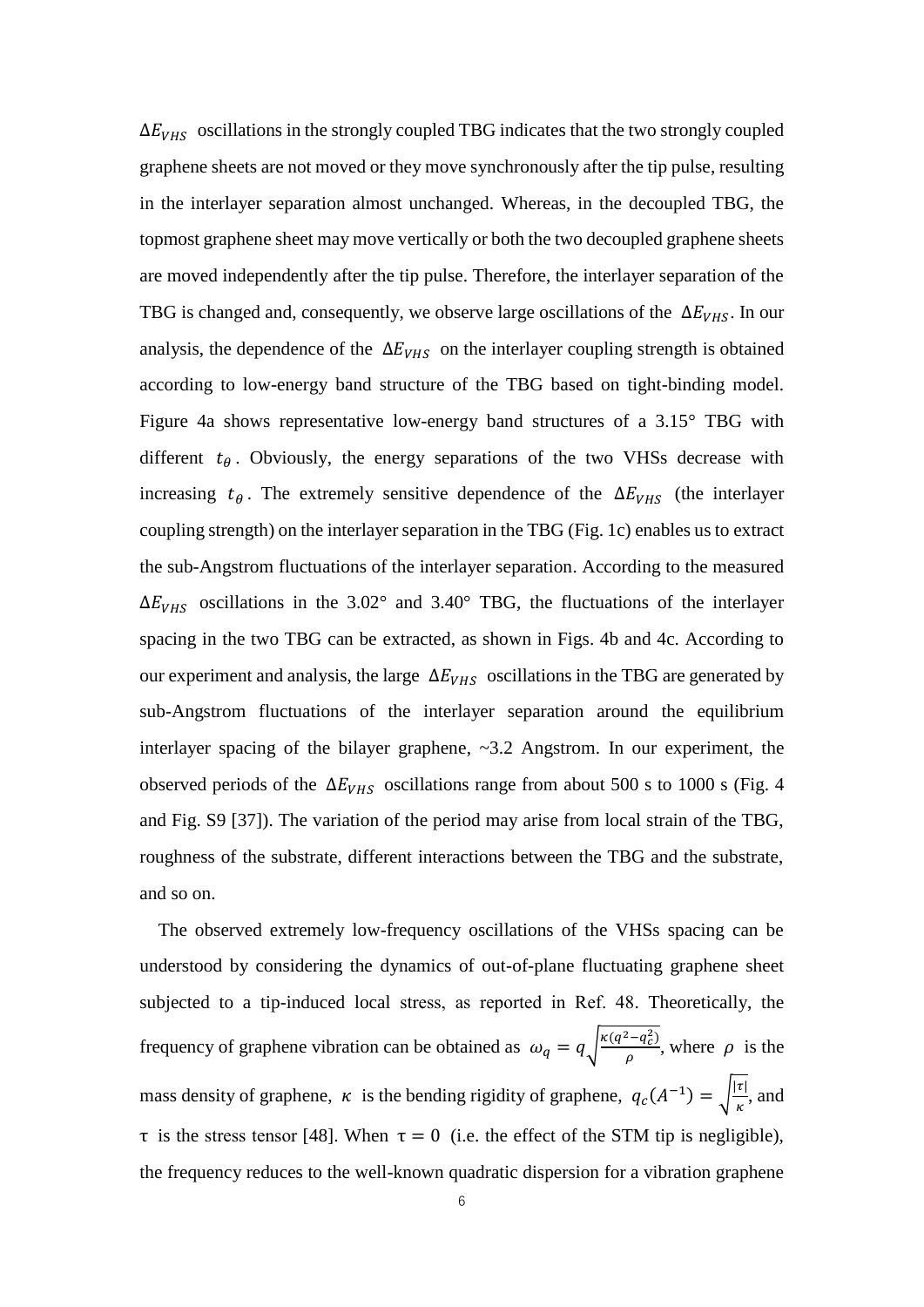membrane, i.e.  $\omega_q = \sqrt{\frac{\kappa}{g}}$  $\frac{\kappa}{\rho}q^2$ , which is usually in the GHz range [50-52]. For the case that  $q$  is near to  $q_c$ , the frequency can be reduced to extremely low, which results in the observed phenomena in our experiment. In our experiment, a voltage pulse is expected to locally heat the graphene membrane and, therefore, generate a local stress underneath the STM tip. However, a short voltage pulse is impossible to maintain the temperature difference to generate the local stress for tens to hundreds of minutes. It indicates that the continuous tunneling during the STS measurements plays an important role in sustaining the oscillations until the graphene switches back to the weakly coupled regime.

Considering that the long-time low-frequency oscillations of the VHSs spacing, there are three possible mechanisms that can generate continuous strain gradients beneath the STM tip. They are local heating effect, van deer Waals force between the STM tip and the topmost graphene sheet, and the electric field effect induced by the tip during the STS measurements. To further explore this, we carried out STS measurements with different setpoint currents. The oscillation frequency is almost unchanged when the setpoint current is varied from 50 pA to 200 pA, as shown in Fig. S11 [37]. It indicates that the local heating effect and the van der Waals force between the STM tip and the topmost graphene membrane should not be essential to the observed phenomenon because that both of them are strongly dependent on the setpoint current. The most likely mechanism is that the strain gradients in graphene membrane are generated by the tip-induced electric field effect. A local electric field is automatically generated in the region underneath the tip when a bias is applied. According to previous studies, the tip-induced electric field effect can generate a subtle structural distortion of the studied samples [54-57]. With considering that graphene is an atomic-thick ultrasoft film, we believe that such an electric field effect can efficiently introduce a strain gradient during the STS measurements, thus resulting in the low-frequency oscillations of the VHSs spacing. Further works are need to explore how the electric field introduce the local strain in graphene quantitatively.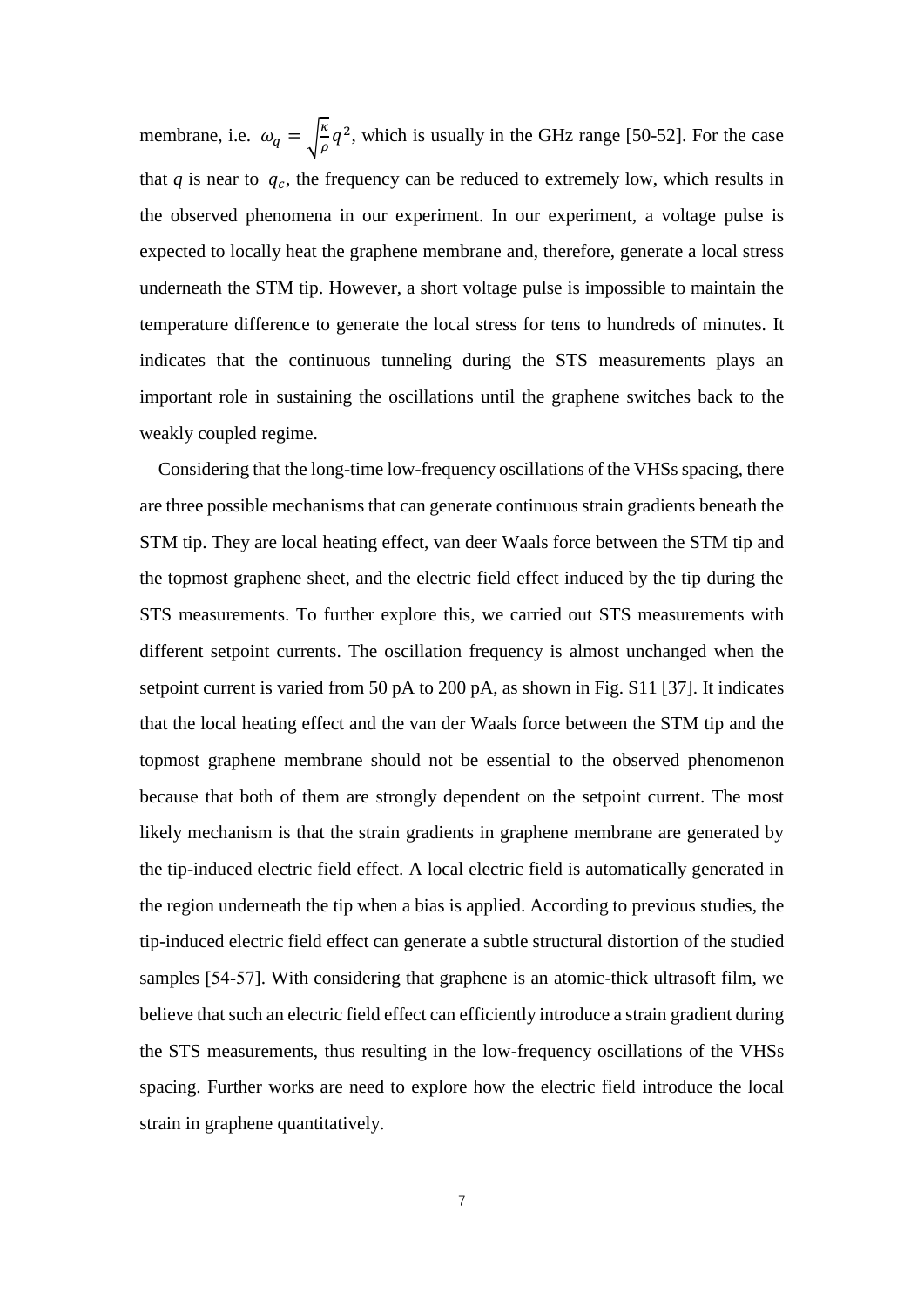In summary, we demonstrate the ability to tune and measure the sub-Angstrom fluctuations of the interlayer separation in the TBG with STM tip. Based on recent theoretical result [58], the variations of the interlayer spacing with 10% of the equilibrium interlayer spacing in the TBG are equivalent to a dynamic vertical external pressure on the order of 10 GPa on the TBG. Therefore, the observed tip-induced fluctuations of the interlayer separation allow us to explore exotic electromechanical properties and novel quantum states in vdWs systems in a large dynamic vertical external pressure.

## **Acknowledgements**

This work was supported by the National Natural Science Foundation of China (Grant Nos. 11974050, 11674029). L.H. also acknowledges support from the National Program for Support of Top-notch Young Professionals, support from "the Fundamental Research Funds for the Central Universities", and support from "Chang Jiang Scholars Program".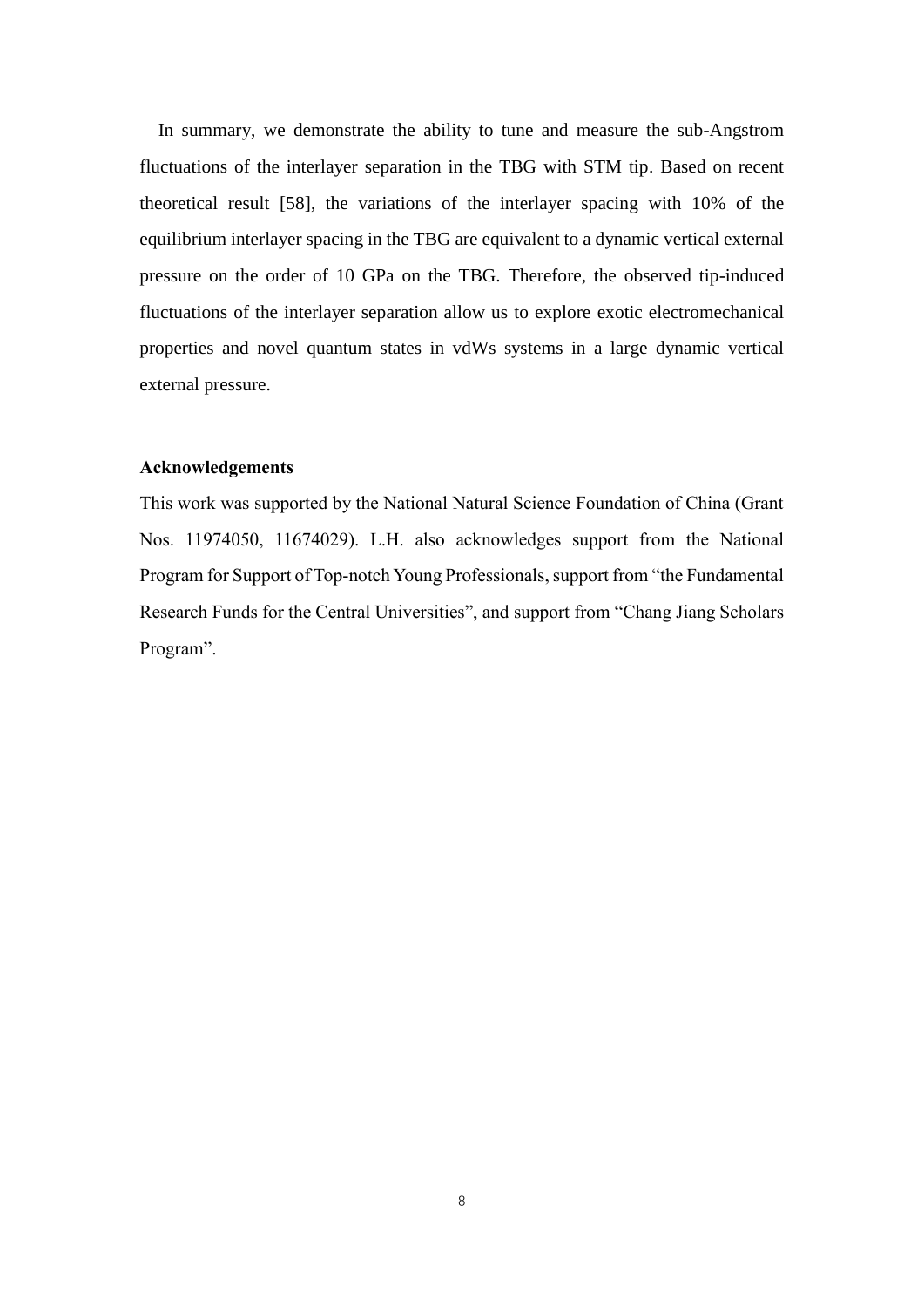## **References**

- 1. Geim, A. K. & Grigorieva, I. V. Van der Waals heterostructures. *Nature* **499**, 419- 425 (2013).
- 2. Novoselov, K. S., Mishchenko, A., Carvalho, A. & Castro Neto, A. H. 2D materials and van der Waals heterostructures. *Science* **353**, aac9439 (2016).
- 3. Balents, L., Dean, C. R., Efetov, D. K. & Young, A. F. Superconductivity and strong correlations in moiré flat bands. *Nat. Phys.* **16**, 725-733 (2020).
- 4. Andrei, E. Y. & MacDonald, A. H. Graphene bilayers with a twist. *Nat. Mater.* **19**, 1265-1275 (2020).
- 5. Ren, Y., Zhang, Y., Liu, Y. & He, L. Twistronics in graphene-based van der Waals structures. *Chin. Phys. B* **29**, 117303 (2020).
- 6. Lopes dos Santos, J. M. B., Peres, N. M. R. & Castro Neto, A. H. Graphene Bilayer with a Twist: Electronic Structure. *Phys. Rev. Lett.* **99**, 256802 (2007).
- 7. Lopes dos Santos, J. M. B., Peres, N. M. R. & Castro Neto, A. H. Continuum model of the twisted graphene bilayer. *Phys. Rev. B* **86,** 155449 (2012).
- 8. Li, G., Luican, A., Lopes dos Santos, J. M. B., Castro Neto, A. H., Reina, A., Kong, J. & Andrei, E. Y. Observation of Van Hove singularities in twisted graphene layers. *Nat. Phys.* **6**, 109-113 (2010).
- 9. Yan, W., Liu, M., Dou, R., Meng, L., Feng, L., Chu, Z., Zhang, Y., Liu, Z., Nie, J. & He, L. Angle-Dependent van Hove Singularities in a Slightly Twisted Graphene Bilayer. *Phys. Rev. Lett.* **109**, 126801 (2012).
- 10. Brihuega, I., Mallet, P., Gonzalez-Herrero, H., Tambly de Laissardiere, G., Ugeda, M. M., Magaud, L., Gomez-Rodriguez, J. M., Yndurain, F. & Veuillen, J. Unraveling the Intrinsic and Robust Nature of van Hove Singularities in Twisted Bilayer Graphene by Scanning Tunneling Microscopy and Theoretical Analysis. *Phys. Rev. Lett.* **109**, 196802 (2012).
- 11. Cao, Y., Fatemi, V., Demir, A., Fang, S., Tomarken, S. L., Luo, J. Y., Sanchea-Yamagishi, J. D., Watanabe, K., Taniguchi, T., Kaxiras, E., Ashoori, R. C. &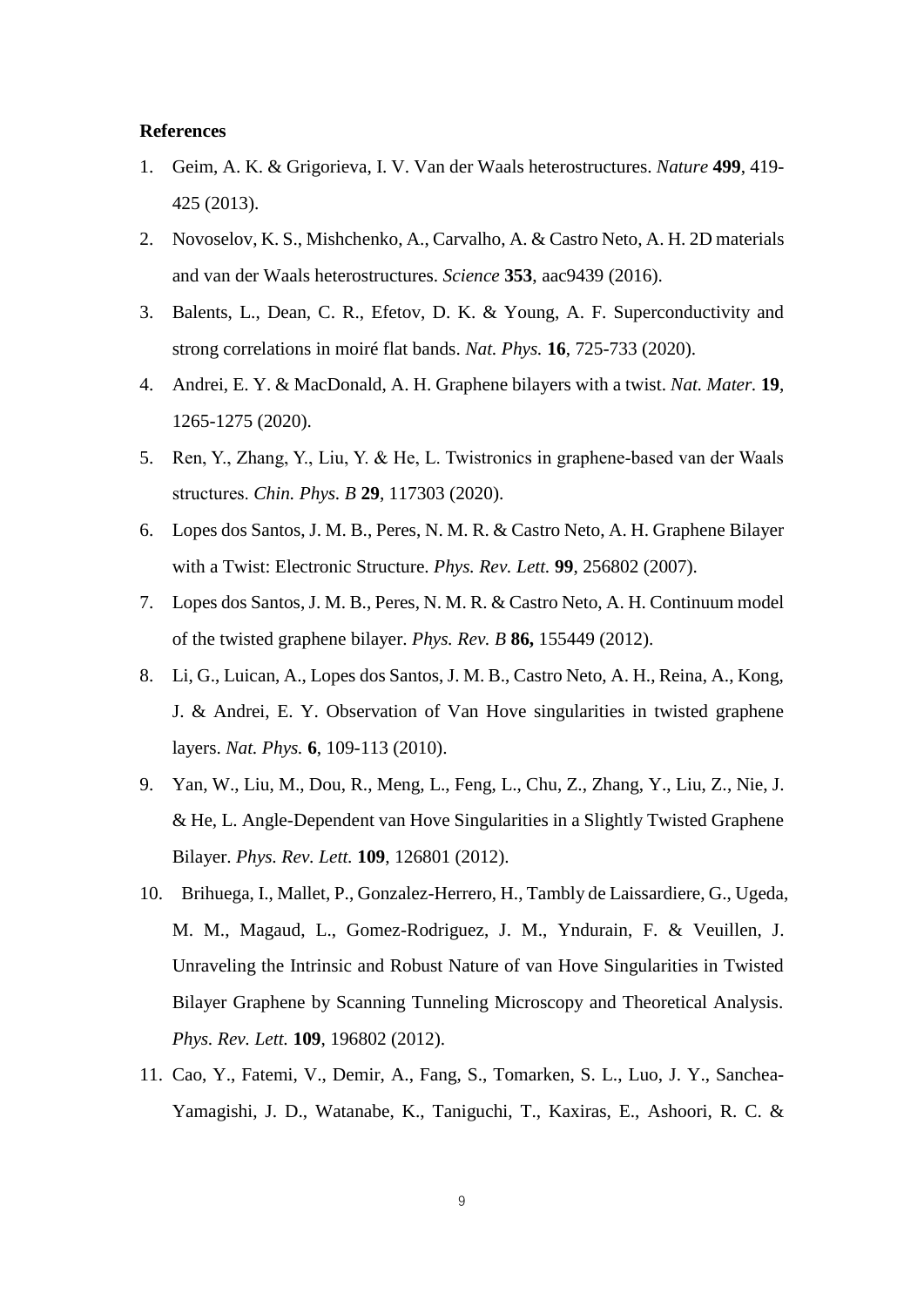Jarillo-Herrero, P. Correlated insulator behaviour at half-filling in magic-angle graphene superlattices. *Nature* **556**, 80-84 (2018).

- 12. Cao, Y., Fatemi, V., Fang, S., Watanabe, K., Taniguchi, T., Kaxiras, E. & Jarillo-Herrero, P. Unconventional superconductivity in magic-angle graphene superlattices. *Nature* **556**, 43-50 (2018).
- 13. Lu, X., Stepanov, P., Yang, W., Xie, M., Aamir, M. A., Das, I., Urgell, C., Watanabe, K., Taniguchi, T., Zhang, G., Bachtold, A., MacDonald, A. H. & Efetov, D. K. Superconductors, orbital magnets and correlated states in magic-angle bilayer graphene. *Nature* **574**, 653-657 (2019).
- 14. Sharpe, A. L., Fox, E. J., Barnard, A. W., Finney, J., Watanabe, K., Taniguchi, T., Kastner, M. A. & Goldhaber-Gordon, D. Emergent ferromagnetism near threequarters filling in twisted bilayer graphene. *Science* **365**, 605-608 (2019).
- 15. Serlin, M., Tschirhart, C. L., Polshyn, H., Zhang, Y., Zhu, J., Watanabe, K., Taniguchi, T., Balents, L. & Young, A. F. Intrinsic quantized anomalous Hall effect in a moiré heterostructure. *Science* **367**, 900-903 (2020).
- 16. Ponomarenko, L. A., Gorbachev, R. V., Yu, G. L., Elias, D. C., Jalil, R., Patel, A. A., Mishchenko, A., Mayorov, A. S., Mucha-Kruczyski, M., Piot, B. A., Potemski, M., Grigorieva, I. V., Novoselov, K. S., Falko, V. I. & Geim, A. K. Cloning of Dirac fermions in graphene superlattices. *Nature* **497**, 594-597 (2013).
- 17. Zhang, C., Chuu, C., Ren, X., Li, M., Li, L., Jin, C., Chou, M. & Shih, C. Interlayer couplings, Moir é patterns, and 2D electronic superlattices in  $MoS<sub>2</sub>/WSe<sub>2</sub>$  heterobilayers. *Sci. Adv.* **3**, e1601459 (2017).
- 18. Alexeev, E. M., Ruiz-Tijerina, D. A., Danovich, M., Hamer, M. J., Terry, D. J., Nayak, P. K., Ahn, S., Pak, S., Lee, J., Sohn, J. I., Molas, M. R., Koperski, M., Watanabe, K., Taniguchi, T., Novoselov, K. S., Gorbachev, R. V., Shin, H. S. & Falko, V. I. & Tartakovskii, A. I. Resonantly hybridized excitons in moiré superlattices in van der Waals heterostructures. *Nature* **567**, 81-86 (2019).
- 19. Bai, Y., Zhou, L., Wang, J., Wu, W., McGilly, L. J., Halbertal, D., BowenLo, C. F., Liu, F., Ardelean, J., Rivera, P., Finney, N. R., Yang, X., Basov, D. N., Yao,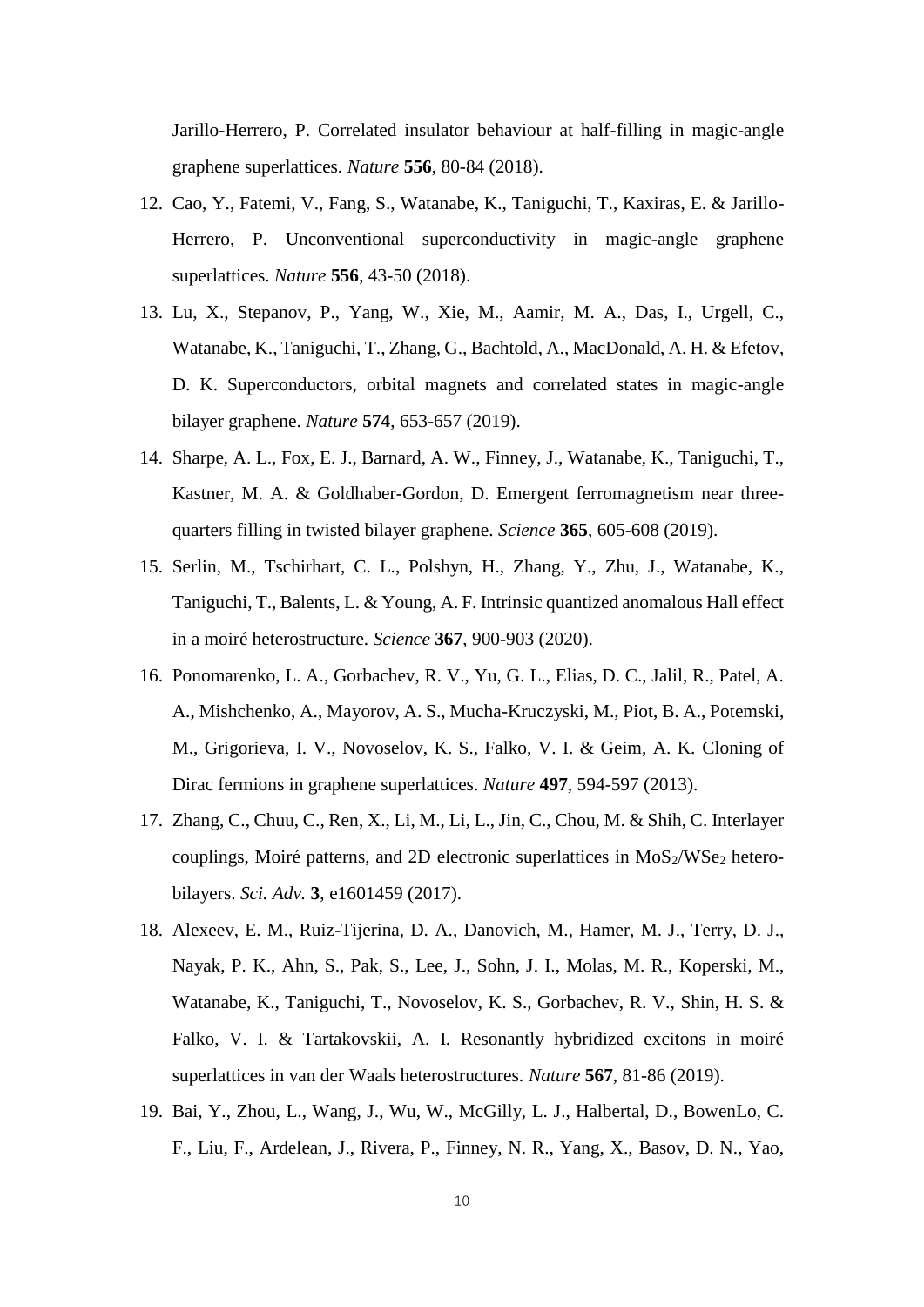W., Xu, X., Hone, J., Pasupathy, A. N. & Zhu, X. Excitons in strain-induced onedimensional moiré potentials at transition metal dichalcogenide heterojunctions. *Nat. Mater.* **19**, 1068-1073 (2020).

- 20. Tran, K., Moody, G., Wu, F., Lu, X., Choi, J., Kim, K., Rai, A., Sanchez, D. A., Quan, J., Singh, A., Embley, J., Zepeda, A., Campbell, M., Autry, T., Taniguchi, T., Watanabe, K., Lu, N., Banerjee, S. K., Silverman, K. L., Kim, S., Tutuc, E., Yang, L., MacDonald, A. H. & Li, X. Evidence for moiré excitons in van der Waals heterostructures. *Nature* **567**, 71-75(2019).
- 21. Seyler, K. L., Rivera, P., Yu, H., Wilson, N. P., Ray, E. L., Mandrus, D. G., Yan, J., Yao, W. & Xu, X. Signatures of moir étrapped valley excitons in MoSe<sub>2</sub>/WSe<sub>2</sub> heterobilayers. *Nature* **567**, 66-70 (2019).
- 22. Zhang, Y., Hou, Z., Zhao, Y., Guo, Z., Liu, Y., Li, S., Ren, Y., Sun, Q. & He, L. Correlation-induced valley splitting and orbital magnetism in a strain-induced zero-energy flatband in twisted bilayer graphene near the magic angle. *Phys. Rev. B* **102**, 081403(R) (2020).
- 23. Li, S., Zhang, Y., Ren, Y., Liu, J., Dai, X. & He, L. Experimental evidence for orbital magnetic moments generated by moiré-scale current loops in twisted bilayer graphene. *Phys. Rev. B* **102**, 121406(R) (2020).
- 24. Yin, L., Qiao, J., Zuo, W., Li, W. & He, L. Experimental evidence for non-Abelian gauge potentials in twisted graphene bilayers. *Phys. Rev. B* **92**, 081406(R) (2015).
- 25. Yin, L., Qiao, J., Wang, W., Zuo, W., Yan, W., Xu, R., Dou, R., Nie, J. & He, L. Landau quantization and Fermi velocity renormalization in twisted graphene bilayers. *Phys. Rev. B* **92**, 201408(R) (2015).
- 26. Yoo, H., Engelke, R., Carr, S., Fang, S., Zhang, K., Cazeaux, P., Sung, S. H., Hovden, R., Tsen, A. W., Taniguchi, T., Watanabe, K., Yi, G., Kim, M., Luskin, M., Tadmor, E. B., Kaxiras, E. & Kim, P. Atomic and electronic reconstruction at the van der Waals interface in twisted bilayer graphene. *Nat. Mater.* **18**, 448-453 (2019).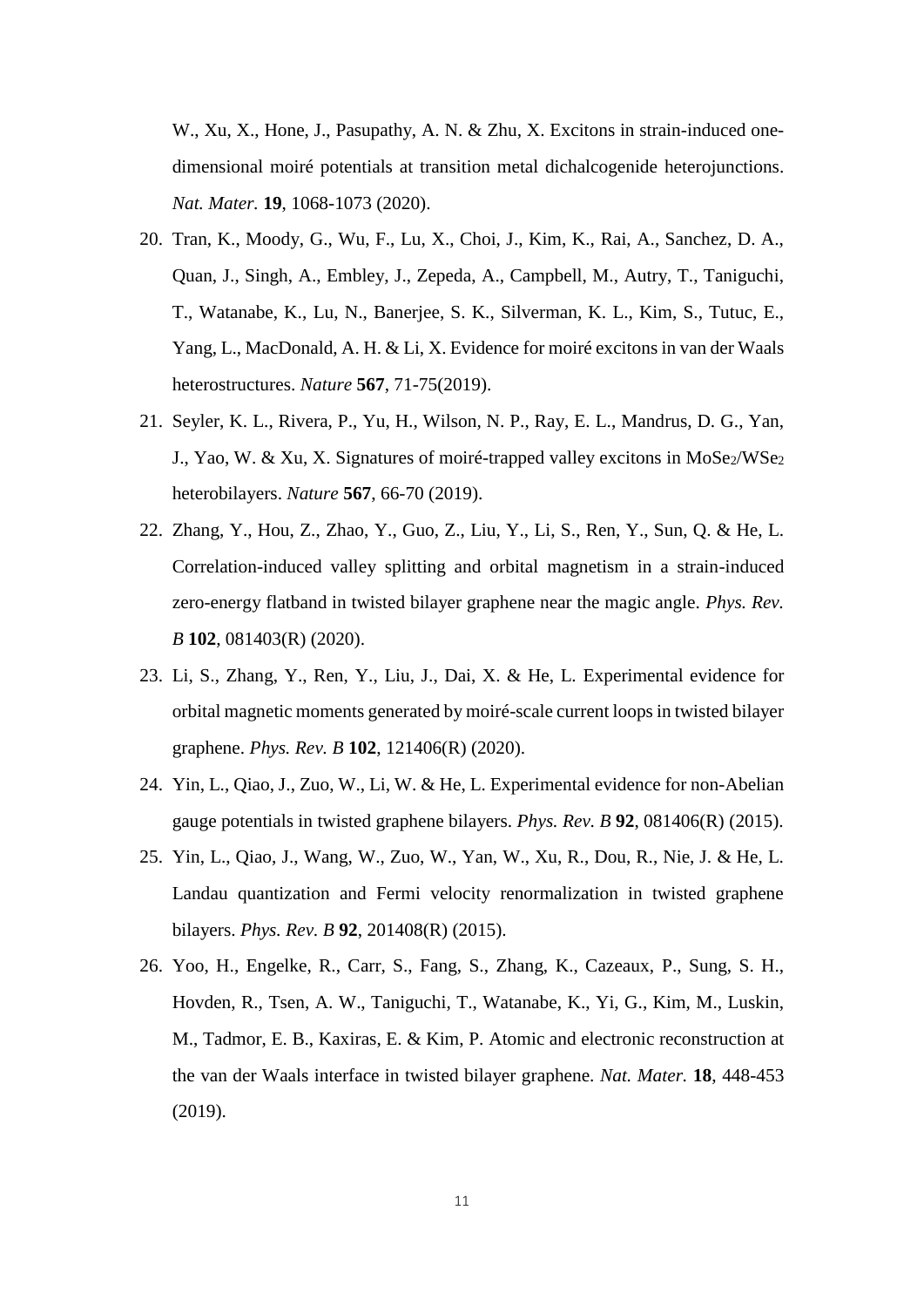- 27. Liu, Y., Su, Y., Zhou, X., Yin, L., Yan, C., Li, S., Yan, W., Han, S., Fu, Z., Zhang, Y., Yang, Q., Ren, Y. & He, L. Tunable Lattice Reconstruction, Triangular Network of Chiral One-Dimensional States, and Bandwidth of Flat Bands in Magic Angle Twisted Bilayer Graphene. *Phys. Rev. Lett.* **125**, 236102 (2020).
- 28. Arora, H. S., Polski, R., Zhang, Y., Thomosn, A., Choi, Y., Kim, H., Lin, Z., Wilson, I. Z., Xu, X., Chu, J., Watanabe, K., Taniguchi, T., Alicea, J. & Nadj-Perge, S. Superconductivity in metallic twisted bilayer graphene stabilized by WSe<sub>2</sub>. *Nature* **583**, 379-384 (2020).
- 29. Yankowitz, M., Watanabe, K., Taniguchi, T., San-Jose, P. & LeRoy, B. J. Pressureinduced commensurate stacking of graphene on boron nitride. *Nat. Commun.* **7**, 13168 (2016).
- 30. Song, T., Fei, Z., Yankowitz, M., Lin, Z., Jiang, Q., Hwangbo, K., Zhang, Q., Sun, B., Taniguchi, T., Watanabe, K., McGuire, M. A., Graf, D., Cao, T., Chu, J., Cobden, D. H., Dean, C. R., Xiao, D. & Xu, X. Switching 2D magnetic states via pressure tuning of layer stacking. *Nat. Mater.* **18**, 1298-1302 (2019).
- 31. Li, T., Jiang, S., Sivadas, N., Wang, Z., Xu, Y., Weber, D., Goldberger, J. E., Watanabe, K., Taniguchi, T., Fennie, C. J., Mak, K. F. & Shan, J. Pressurecontrolled interlayer magnetism in atomically thin CrI3. *Nat. Mater.* **18**, 1303-1308 (2019).
- 32. Yankowitz, M., Chen, S., Polshyn, H., Zhang, Y., Watanabe, K., Taniguchi, T., Graf, D., Young, A. F., & Dean, C. R. Tuning superconductivity in twisted bilayer graphene. *Science* **363**, 1059-1064 (2019).
- 33. Xia, J., Yan, J., Wang, Z., He, Y., Gong, Y., Chen, W., Sum, T. C., Liu, Z., Ajayan, P. M. & Shen, Z. Strong coupling and pressure engineering in  $WSe<sub>2</sub>$ MoSe<sup>2</sup> heterobilayers. *Nat. Phys.* **17**, 92-98 (2021).
- 34. Suk, J. W., Kitt, A., Magnuson, C. W., Hao, Y., Ahmed, S., An, J., Swan, A. K., Goldberg, B. B. & Ruoff, R. S. Transfer of CVD-grown monolayer graphene onto arbitrary substrates. *ACS Nano* **5**, 6916-6924 (2011).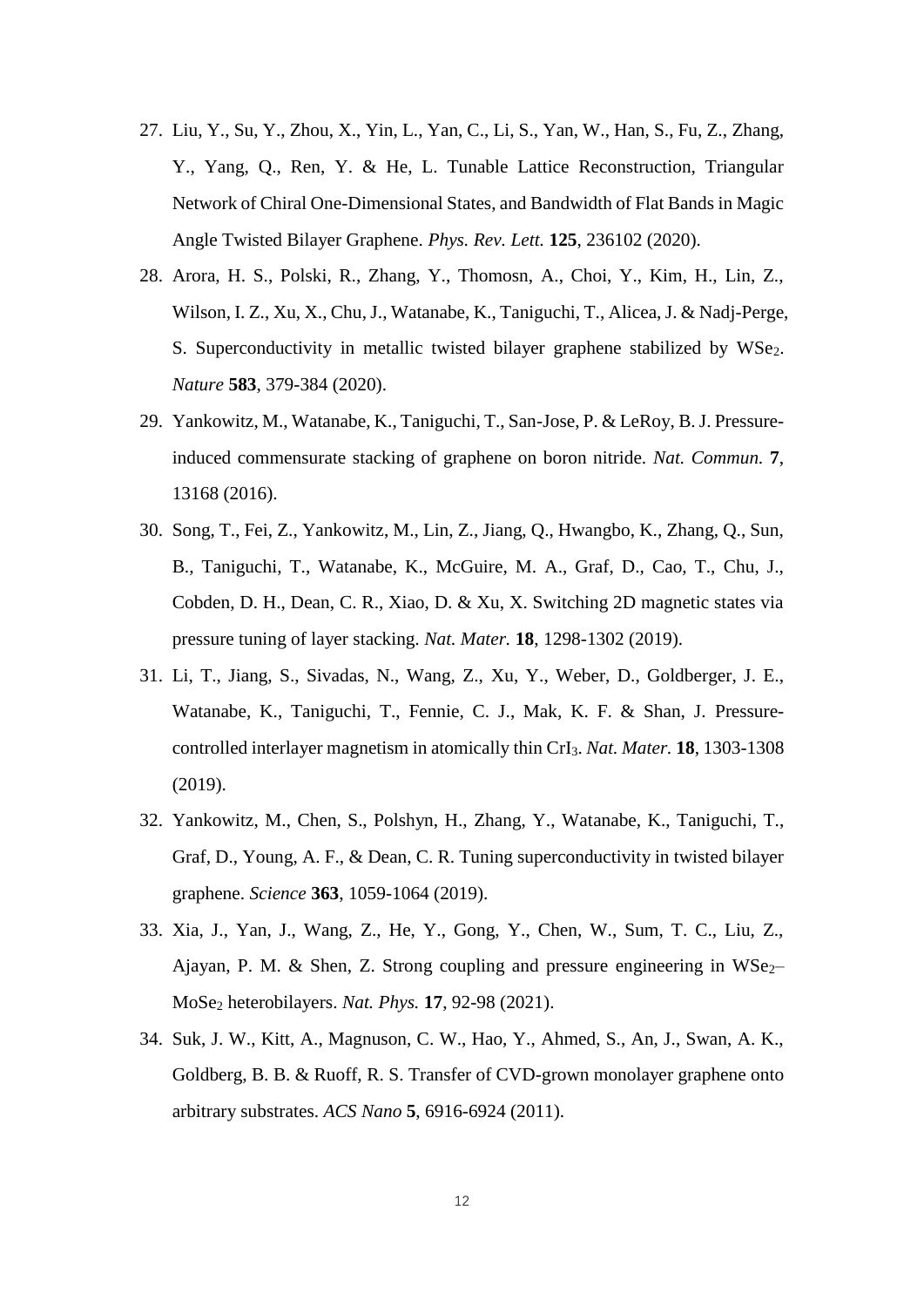- 35. Lin, Y., Jin, C., Lee, J., Jen, S., Suenage, K. & Chin, P. Clean transfer of graphene for isolation and suspension. *ACS Nano* **5**, 2362-2368 (2011).
- 36. Zhang, Y., Gomez, L., Ishikawa, F. N., Madaria, A., Ryu, K., Wang, C., Badmaev, A. & Zhou, C. Comparison of Graphene Growth on Single-Crystalline and Polycrystalline Ni by Chemical Vapor Deposition. *J. Phys. Chem. Lett.* **1**, 3101- 3107 (2010).
- 37. See supplemental materials for more experimental data, analysis, and further discussion.
- 38. Zhang, Y., Yang, Q., Ren, Y. & He, L. Observation of phonon peaks and electronphonon bound states in graphene. *Phys. Rev. B* **100**, 075435 (2019).
- 39. Li, S., Bai, K., Zuo, W., Liu, Y., Fu, Z., Wang, W., Zhang, Y., Yin, L., Qiao, J. & He, L. Tunneling Spectra of a Quasifreestanding Graphene Monolayer. *Phys. Rev. Appl.* **9**, 054031 (2018).
- 40. Jia, P., Chen, W., Qiao, J., Zhang, M., Zheng, X., Xue, Z., Liang, R., Tian, C., He, L., Di, Z., Wang, X. Programmable graphene nanobubbles with three-fold symmetric pseudo-magnetic fields. *Nature Commun.* **10**, 3127 (2019).
- 41. Klimov, N. N., Jung, S., Zhu, S., Li, T., Wright, C. A., Solares, S. D., Newell, D. B., Zhitenev, N. B., Stroscio, J. A. Electromechanical properties of graphene drumheads. *Science* **336**, 1557 (2012).
- 42. Li, S.-Y., Su, Y., Ren, Y.-N., He, L. Valley polarization and inversion in strained graphene via pseudo-Landau levels, valley splitting of real Landau levels, and confined states. *Phys. Rev. Lett.* **124**, 106802 (2020).
- 43. Yin, L., Qiao, J., Wang, W., Chu, Z., Zhang, K., Dou, R., Gao, C. L., Jia, J., Nie, J. & He, L. Tuning structures and electronic spectra of graphene layers with tilt grain boundaries. *Phys. Rev. B* **89**, 205410 (2014).
- 44. Song, Y. J., Otte, A. F., Kuk, Y., Hu, Y., Torrance, D. B., First, P. N., de Heer, W. A., Min, H., Adam, S., Stiles, M. D., MacDonald, A. H. & Stroscio, J. A. Highresolution tunneling spectroscopy of a graphene quartet, *Nature* **467**, 185 (2010).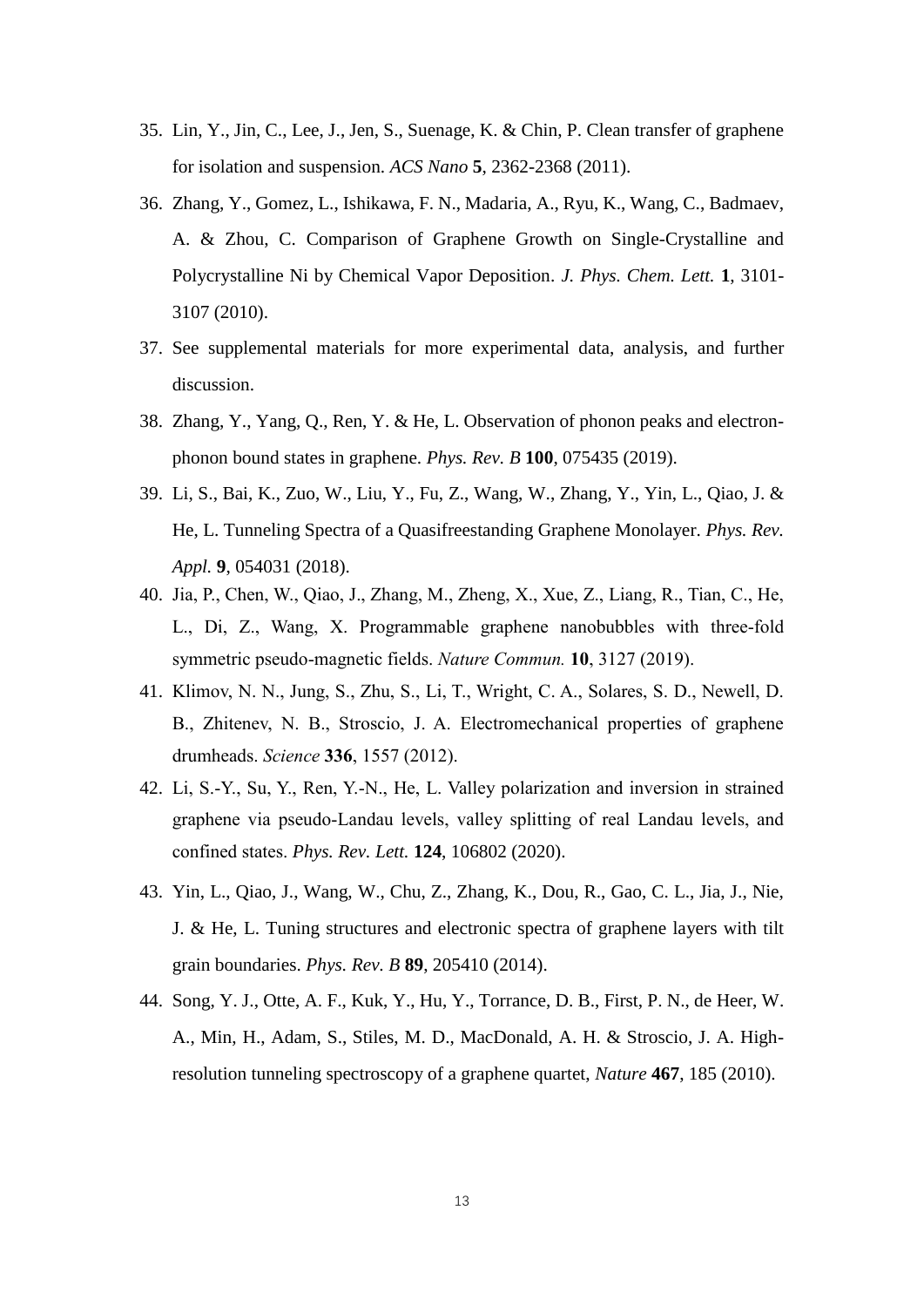- 45. Miller, D. L., Kubista, K. D., Rutter, G. M., Ruan, M., de Heer, W. A., First, P. N. & Stroscio, J. A. Observing the quantization of zero mass carriers in graphene. *Science* **324**, 924 (2009).
- 46. Yan, W., Liu, M., Dou, R., Meng, L., Feng, L., Chu, Z., Zhang, Y., Liu, Z., Nie, J. & He, L. Angle-dependent van Hove singularities and their breakdown in Twisted Graphene Bilayers. *Phys. Rev. B* 90, 115402 (2014).
- 47. Zhang, S., Song, A., Chen, L., Jiang, C., Chen, C., Gao, L., Hou, Y., Liu, L., Ma, T., Wang, H., Feng, X. & Li, Q. Abnormal conductivity in low-angle twisted bilayer graphene. *Sci. Adv.* **6**, eabc5555 (2020).
- 48. Xu, P., Neek-Amal, M., Barber, S. D., Schoelz, J. K., Ackerman, M. L., Thibado, P. M., Sadeghi, A. & Peeters, F. M. Unusual ultra-low-frequency fluctuations in freestanding graphene. *Nat. Commun.* **5**, 3720 (2014).
- 49. Flores, F., Echenique, P. M. & Ritchie, R. H. Energy dissipation processes in scanning tunneling microscopy. *Phys. Rev. B* **34**, 2899-2902 (1986).
- 50. de Andres, P. L., Guinea, F. & Katsnelson, M. I. Density functional theory analysis of flexural modes elastic constants, and corrugations in strained graphene. *Phys. Rev. B* **86**, 225409 (2012).
- 51. Chen, C. *Graphene NanoElectroMechanical Resonators and Oscillator*. Ph.D. Thesis. Columbia University (2013).
- 52. Landau, L. D. & Lifshitz, E. M. *Theory of Elasticity* (Pergamon Press, Oxford, 1970).
- 53. Hansen, O., Ravnkilde, J. T., Quaade, U., Stokbro, K. & Grey, F. Field-Induced Deformation as a Mechanism for Scanning Tunneling Microscopy Based Nanofabrication. *Phys. Rev. Lett.* **81**, 5572-5575 (1998).
- 54. Klimov, N. N., Jung, S., Zhu, S., Li, T., Wright, C. A., Solares, S. D., Newell, D. B., Zhitenev, N. B. & Stroscio, J. A. Electromechanical Properties of Graphene Drumheads. *Science* **336,** 1557-1561 (2012).
- 55. Yankowitz, M., Wang, J. I., Birdwell, A. G., Chen, Y., Watanabe, K., Taniguchi, T., Jacquod, P., San-Jose, P., Jarillo-Herrero, P. & LeRoy, B. J. Electric field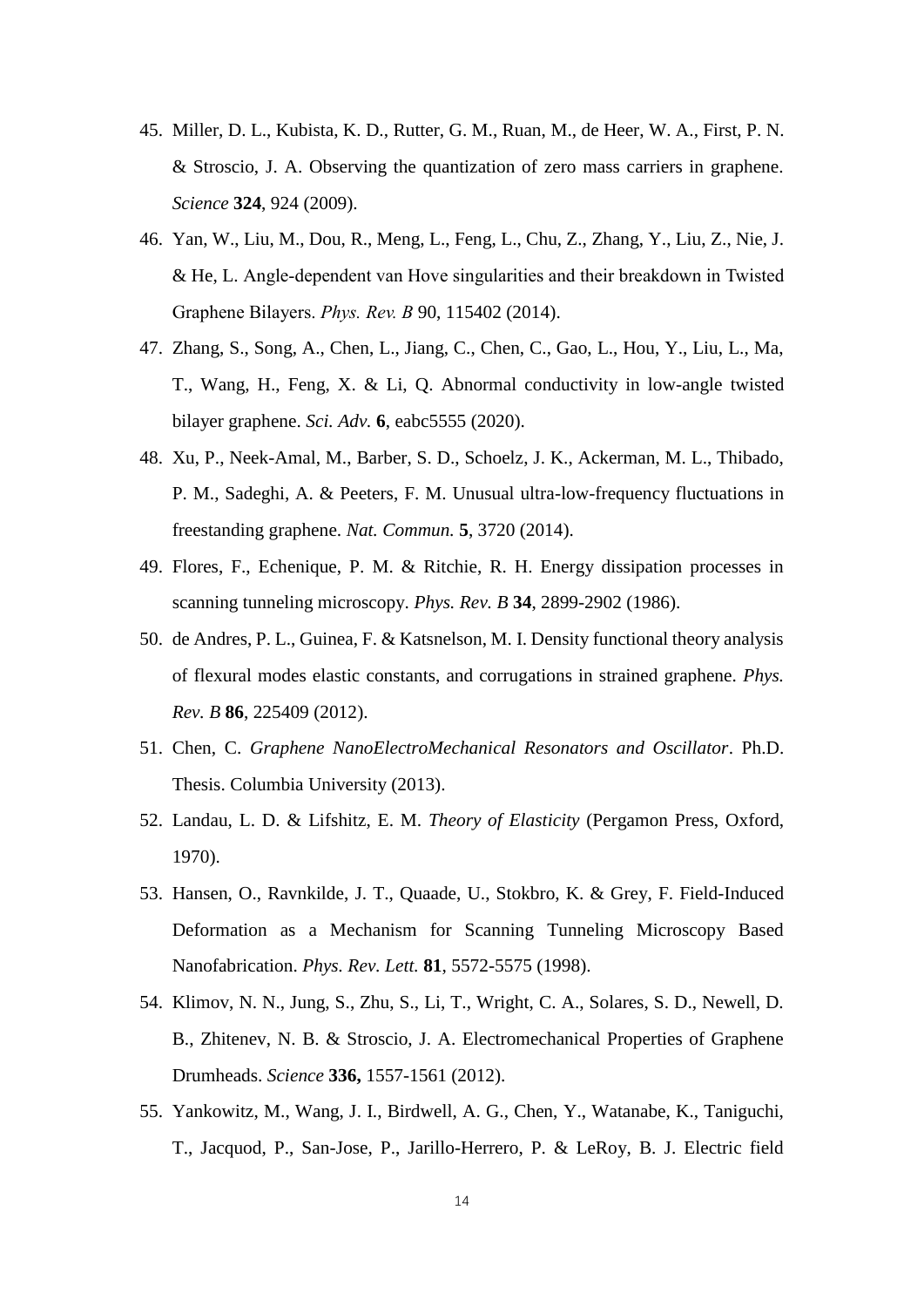control of soliton motion and stacking in trilayer graphene. *Nat. Mater.* **13,** 786- 789 (2014).

- 56. Guo, C. X. & Thomson, D. J. Material transfer between metallic tips and surface in the STM. *Ultramicroscopy.* **42-44,** 1452-1458 (1992).
- 57. Gill, V., Guduru, P. R. & Sheldon, B. W. Electric field induced surface diffusion and micro/nano-scale island growth. *Int. J. Solids Struct.* **45,** 943-958 (2008).
- 58. Carr, S., Fang, S., Jarllo-Herrero, P. & Kaxiras, E. Pressure dependence of magic twist angle in graphene superlattices. *Phys. Rev. B* **98**, 085144 (2018)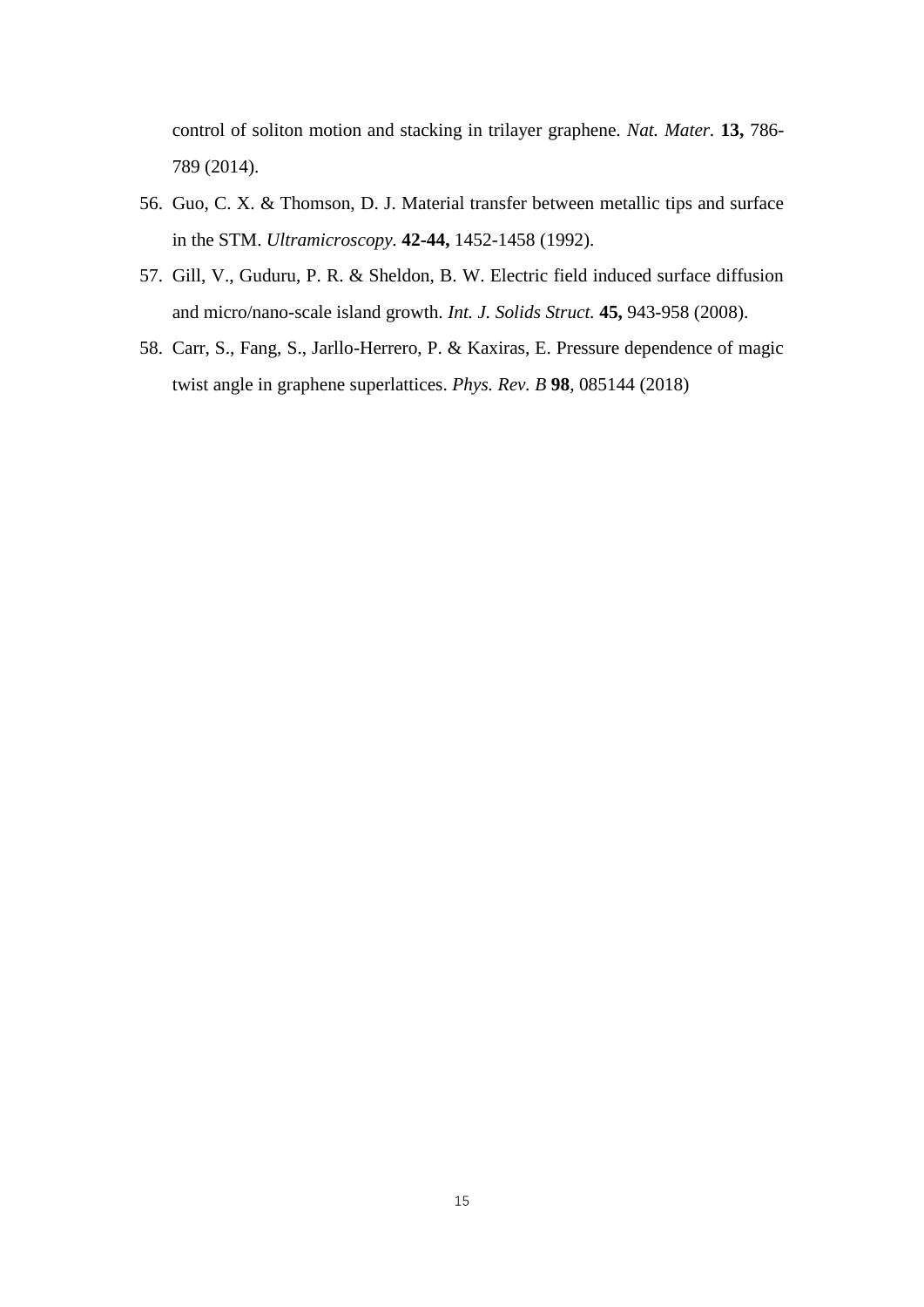## **Figures**



**Fig. 1 |** Schematic atomic structures and low-energy band structures of TBG. **a,** Schematic structure of STM set-up on two misoriented graphene layers with a twist angle *θ*. Inset: Schematic Brillouin zones associated with the two layers are equally rotated by  $\theta$  in momentum space. **b**, Band structures and DOS of TBG. For a fixed twist angle, the energy separations of the two VHSs depend on the interlayer coupling. The low-energy DOS of the TBG with strong, weak, and no interlayer coupling are plotted by the blue, red, and black curves, respectively. **c,** Relation between the interlayer coupling  $t_{\theta}$  and interlayer spacing *d* of the TBG. The black crosses are extracted from Ref. [10], and the blue line is the fitting result using the equation  $t_{\theta} = A e^{-B(d-d_{eq})}$ , where A and B are the fitting parameters, and  $d_{eq} \approx 3.42 \text{ Å}$  is the equilibrium interlayer spacing.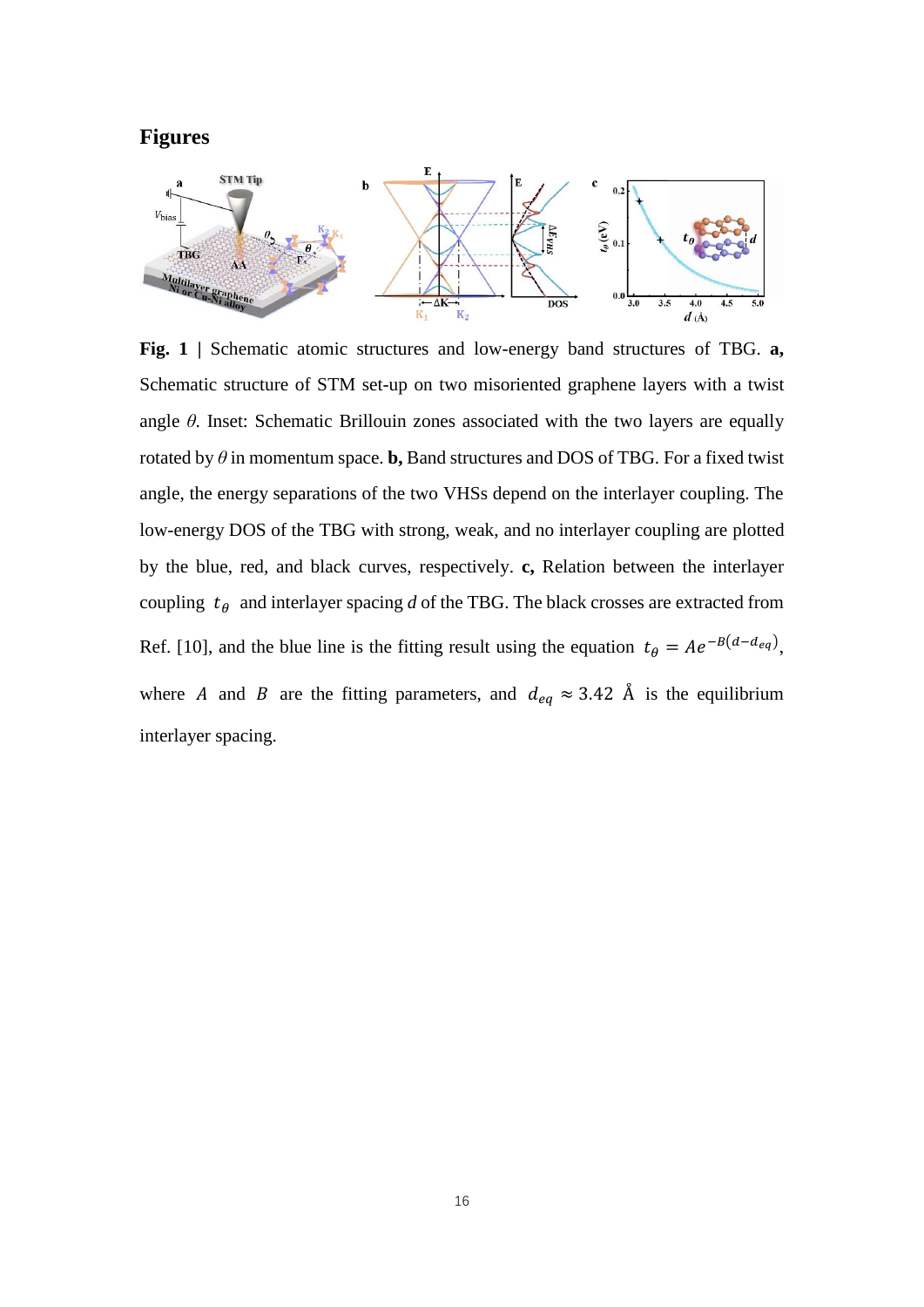

**Fig. 2 |** Tunable interlayer spacing and electronic properties of TBG. **a,** Schematic structures of TBG with different interlayer separations *d*. **b and c,** Typical STM images of a 3.02° TBG at the same region before and after a STM tip pulse, corresponding to a large and small interlayer spacing, respectively  $(V_{bias} = 500 \, mV, I = 100 \, pA)$ . **d**, Two typical STS spectra of the 3.02° TBG recorded at the AA regions. The blue and red curves are acquired at the dots marked in panels b and c, respectively.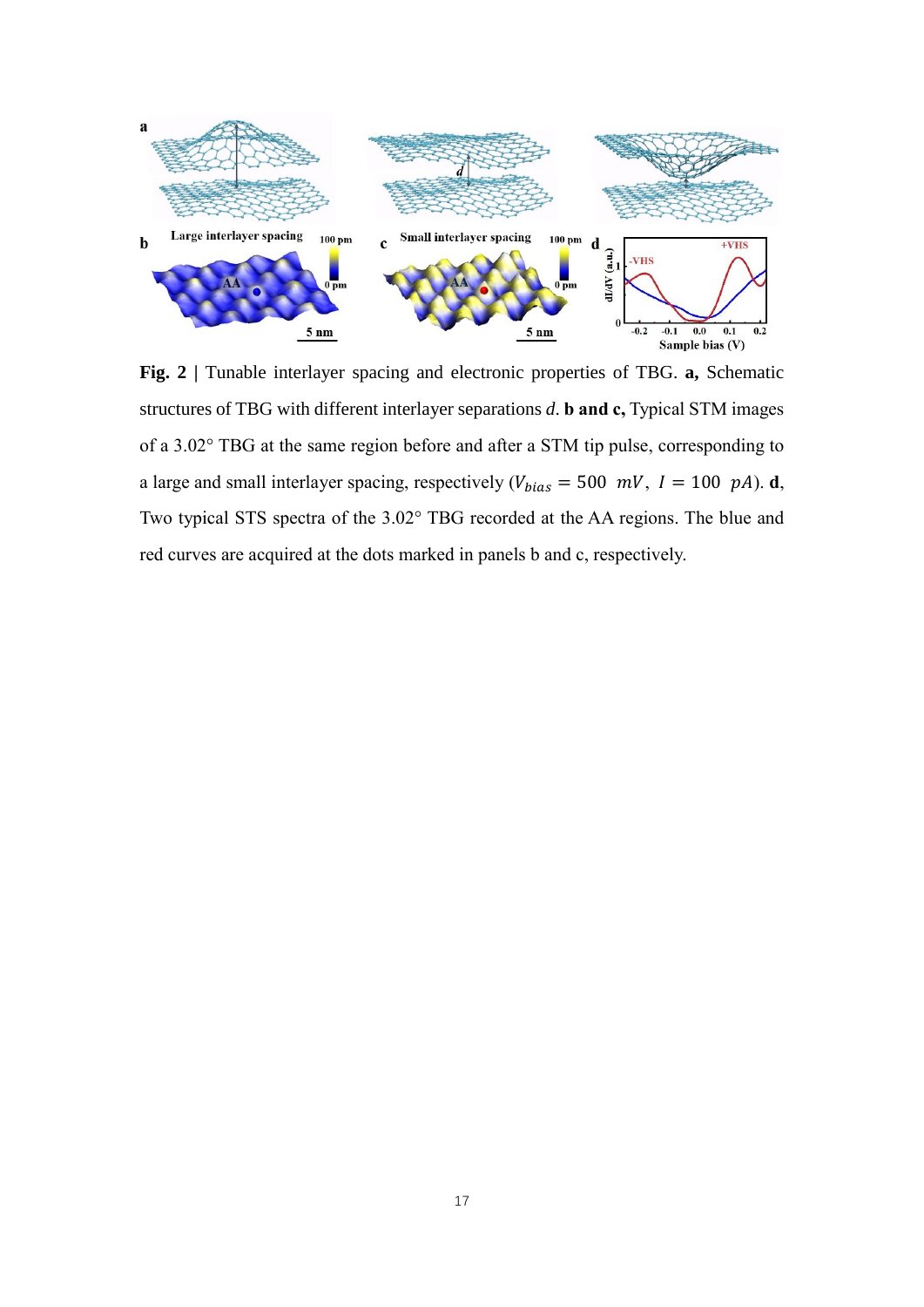

**Fig. 3 |** Oscillations of the two VHSs in TBG. **a,** Time-dependent STS spectra of the transfer-assisted TBG on Ni foil with  $\theta$  = 3.02° (labelled as T-S1). The two VHSs are observable after the STM tip pulses. **b,** Time-dependent STS spectra of the CVD-grown TBG on Cu-Ni alloy with  $\theta = 3.40^{\circ}$  (labelled as C-S3). **c**, The energy separations of the two low-energy VHSs,  $\Delta E_{VHS}$ , as a function of the measured time for the sample T-S1. The dashed line is guide to eyes. **d**, The measured  $\Delta E_{VHS}$  as a function of time for the sample T-S2 on Ni foil. **e**, The measured  $\Delta E_{VHS}$  as a function of time for the CVDgrown TBG on Cu-Ni alloy with  $\theta = 3.40^{\circ}$  (labelled as C-S3, the interlayer coupling in this sample is "switched on" by the tip pulses), and the VHSs vanished after  $\sim$  3 to 4 periods (as shown in the grey rectangle). **f**, The measured  $\Delta E_{VHS}$  as a function of time for the CVD-grown TBG on Cu-Ni alloy with  $\theta$  = 3.66° (labelled as C-S4, the VHSs are observable at the very beginning of the STM characterizations in this sample).